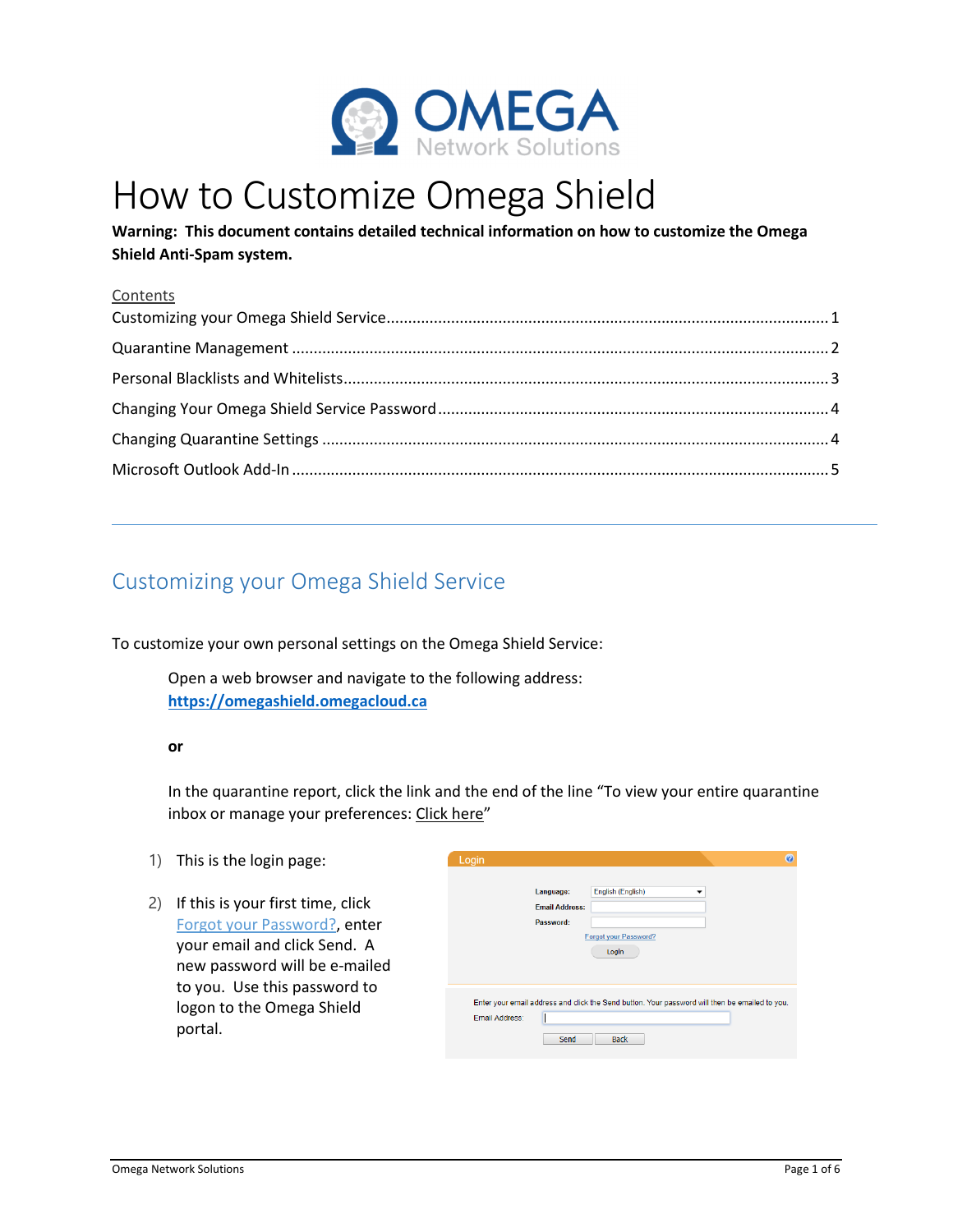

### Quarantine Management

Click the Quarantine tab to manage your quarantined items.

| <b>Search Quarantine</b><br>SEARCH FILTERS $\blacktriangledown$ |                          |                      |        |                                           |
|-----------------------------------------------------------------|--------------------------|----------------------|--------|-------------------------------------------|
|                                                                 |                          |                      |        |                                           |
|                                                                 |                          |                      |        | Date range: All                           |
|                                                                 |                          | Whitelist<br>Release | Delete | Showing 0 - 0 of about 0 items            |
| Page:<br>$\rightarrow$                                          | 150<br>Entries per page: |                      |        |                                           |
| П<br>From                                                       | To                       | <b>Subject</b>       | Date   | Flow<br>Score<br>$\overline{\phantom{a}}$ |

Highlight or check any quarantine items and then click Release, Whitelist or Delete.

Release will deliver the email but won't affect training of the system. Whitelist will deliver the email and will allow all future emails to avoid quarantine from that sender. Delete will delete email but not effect training of the system.

To search for a particular email, click the triangle next to "Search Filters" to expand the options. You can choose any of the parameters to customize the search. You can use "\*" wildcards if you do not have the full email address. For example, KingGeorge@Buckingham.co.uk can be searched as king\* or \*Buckingham\*. You can also select a specific date range (bottom right corner) by clicking the All link and select a date range. Click Apply when you have entered the search criteria.

| <b>Search Quarantine</b>                                           |                                                                                                       |                                   | $\circ$         |
|--------------------------------------------------------------------|-------------------------------------------------------------------------------------------------------|-----------------------------------|-----------------|
| SEARCH FILTERS $\blacktriangledown$                                |                                                                                                       |                                   |                 |
| <b>Message Type:</b><br><b>Message Flow:</b><br>Score:<br>Subject: | Spam<br>$\check{}$<br>Inbound and Outbound<br>$\overline{\phantom{a}}$<br>is any<br>▼<br>$\mathbb{Q}$ | $\alpha$<br>Sender email address: |                 |
| Apply                                                              |                                                                                                       |                                   | Date range: All |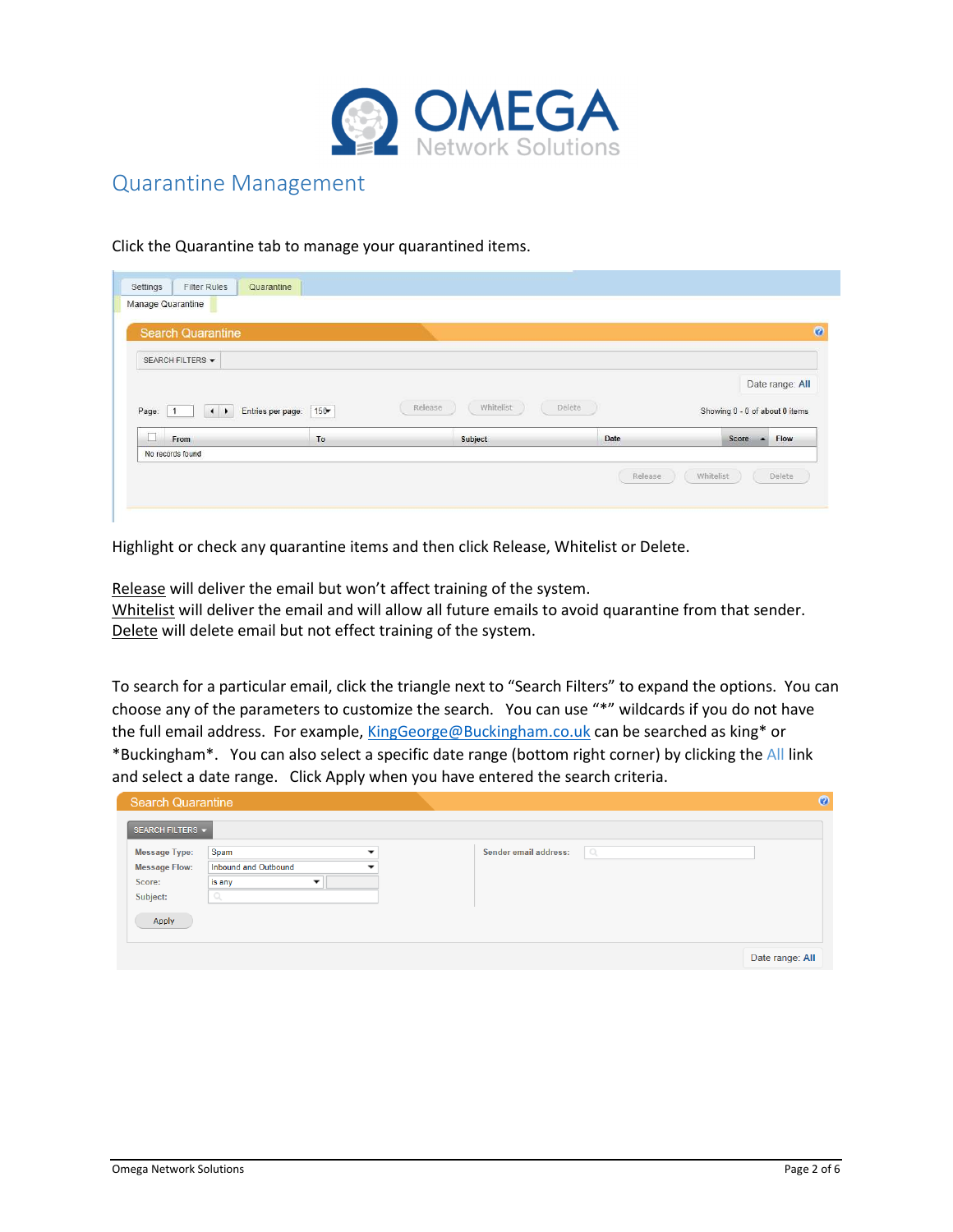

### Personal Blacklists and Whitelists

Blacklists will block all future emails coming from a specific sender or domain (the part after the @ sign). Whitelists will allow all future emails from a specific sender of domain. Note that this only affects your email behaviour.

Click the Filter Rules Tab to see your own personal list. Click on User Blacklist or User Whitelist to manage each list.

| <b>User Whitelist</b><br>User Blacklist<br><b>Blacklisted Email Addresses</b><br>25<br>Q. Filter Email<br>Page:<br>$\mathbf{1}$<br>Entries per page:<br>Email:<br>$\blacktriangleleft$<br>$\cdot$<br><b>Sender Email</b><br><b>Last Modified</b><br>Comment<br>Î.<br>productinfo@e.connectwise.com<br>Added using STOAv2<br>2019-04-26 10:13:48<br>Edit<br>Delete<br>Add<br>Import<br><b>Blacklisted Domains</b><br>Filter Domain<br>Page:<br>Entries per page:<br>25<br>Domain:<br>$\overline{1}$<br>$\blacksquare$<br>Q<br>$\blacktriangleright$<br>L<br><b>Last Modified</b><br><b>Sender Domain</b><br><b>Include Subdomains</b><br>Comment<br>No records found.<br>Edit<br>Delete<br>Import<br>Add<br><b>Filter Rules</b><br>Settings<br>Quarantine<br><b>User Whitelist</b><br><b>User Blacklist</b><br><b>Whitelisted Email Addresses</b><br>Entries per page:<br>25<br>Filter Email<br>Page:<br>$\left  \cdot \right $<br>Email:<br>$\overline{1}$<br>$\blacktriangleright$<br>Ο.<br><b>Sender Email</b><br><b>Last Modified</b><br>Comment<br>$\Box$<br>support@ dingdong.com<br>Added using STOAv2<br>2019-04-22 08:50:01<br>Edit<br>Delete<br>Add<br>Import<br><b>Whitelisted Domains</b><br>Page:<br>Entries per page:<br>25<br>Domain:<br>Filter Domain<br>$\overline{1}$<br>$\left  \cdot \right $<br>٠<br><b>Sender Domain</b><br><b>Include Subdomains</b><br><b>Last Modified</b><br>Comment<br>No records found. |                                                                                                        |
|------------------------------------------------------------------------------------------------------------------------------------------------------------------------------------------------------------------------------------------------------------------------------------------------------------------------------------------------------------------------------------------------------------------------------------------------------------------------------------------------------------------------------------------------------------------------------------------------------------------------------------------------------------------------------------------------------------------------------------------------------------------------------------------------------------------------------------------------------------------------------------------------------------------------------------------------------------------------------------------------------------------------------------------------------------------------------------------------------------------------------------------------------------------------------------------------------------------------------------------------------------------------------------------------------------------------------------------------------------------------------------------------------------------------------------|--------------------------------------------------------------------------------------------------------|
|                                                                                                                                                                                                                                                                                                                                                                                                                                                                                                                                                                                                                                                                                                                                                                                                                                                                                                                                                                                                                                                                                                                                                                                                                                                                                                                                                                                                                                    |                                                                                                        |
|                                                                                                                                                                                                                                                                                                                                                                                                                                                                                                                                                                                                                                                                                                                                                                                                                                                                                                                                                                                                                                                                                                                                                                                                                                                                                                                                                                                                                                    |                                                                                                        |
|                                                                                                                                                                                                                                                                                                                                                                                                                                                                                                                                                                                                                                                                                                                                                                                                                                                                                                                                                                                                                                                                                                                                                                                                                                                                                                                                                                                                                                    |                                                                                                        |
|                                                                                                                                                                                                                                                                                                                                                                                                                                                                                                                                                                                                                                                                                                                                                                                                                                                                                                                                                                                                                                                                                                                                                                                                                                                                                                                                                                                                                                    | Showing 1 - 1 of 1 items                                                                               |
|                                                                                                                                                                                                                                                                                                                                                                                                                                                                                                                                                                                                                                                                                                                                                                                                                                                                                                                                                                                                                                                                                                                                                                                                                                                                                                                                                                                                                                    | <b>Options</b>                                                                                         |
|                                                                                                                                                                                                                                                                                                                                                                                                                                                                                                                                                                                                                                                                                                                                                                                                                                                                                                                                                                                                                                                                                                                                                                                                                                                                                                                                                                                                                                    | $\mathbf{x}$                                                                                           |
|                                                                                                                                                                                                                                                                                                                                                                                                                                                                                                                                                                                                                                                                                                                                                                                                                                                                                                                                                                                                                                                                                                                                                                                                                                                                                                                                                                                                                                    |                                                                                                        |
|                                                                                                                                                                                                                                                                                                                                                                                                                                                                                                                                                                                                                                                                                                                                                                                                                                                                                                                                                                                                                                                                                                                                                                                                                                                                                                                                                                                                                                    |                                                                                                        |
|                                                                                                                                                                                                                                                                                                                                                                                                                                                                                                                                                                                                                                                                                                                                                                                                                                                                                                                                                                                                                                                                                                                                                                                                                                                                                                                                                                                                                                    | Showing 0 - 0 of 0 items                                                                               |
|                                                                                                                                                                                                                                                                                                                                                                                                                                                                                                                                                                                                                                                                                                                                                                                                                                                                                                                                                                                                                                                                                                                                                                                                                                                                                                                                                                                                                                    | <b>Options</b>                                                                                         |
|                                                                                                                                                                                                                                                                                                                                                                                                                                                                                                                                                                                                                                                                                                                                                                                                                                                                                                                                                                                                                                                                                                                                                                                                                                                                                                                                                                                                                                    |                                                                                                        |
|                                                                                                                                                                                                                                                                                                                                                                                                                                                                                                                                                                                                                                                                                                                                                                                                                                                                                                                                                                                                                                                                                                                                                                                                                                                                                                                                                                                                                                    |                                                                                                        |
|                                                                                                                                                                                                                                                                                                                                                                                                                                                                                                                                                                                                                                                                                                                                                                                                                                                                                                                                                                                                                                                                                                                                                                                                                                                                                                                                                                                                                                    |                                                                                                        |
|                                                                                                                                                                                                                                                                                                                                                                                                                                                                                                                                                                                                                                                                                                                                                                                                                                                                                                                                                                                                                                                                                                                                                                                                                                                                                                                                                                                                                                    |                                                                                                        |
|                                                                                                                                                                                                                                                                                                                                                                                                                                                                                                                                                                                                                                                                                                                                                                                                                                                                                                                                                                                                                                                                                                                                                                                                                                                                                                                                                                                                                                    |                                                                                                        |
|                                                                                                                                                                                                                                                                                                                                                                                                                                                                                                                                                                                                                                                                                                                                                                                                                                                                                                                                                                                                                                                                                                                                                                                                                                                                                                                                                                                                                                    |                                                                                                        |
|                                                                                                                                                                                                                                                                                                                                                                                                                                                                                                                                                                                                                                                                                                                                                                                                                                                                                                                                                                                                                                                                                                                                                                                                                                                                                                                                                                                                                                    |                                                                                                        |
|                                                                                                                                                                                                                                                                                                                                                                                                                                                                                                                                                                                                                                                                                                                                                                                                                                                                                                                                                                                                                                                                                                                                                                                                                                                                                                                                                                                                                                    |                                                                                                        |
|                                                                                                                                                                                                                                                                                                                                                                                                                                                                                                                                                                                                                                                                                                                                                                                                                                                                                                                                                                                                                                                                                                                                                                                                                                                                                                                                                                                                                                    |                                                                                                        |
|                                                                                                                                                                                                                                                                                                                                                                                                                                                                                                                                                                                                                                                                                                                                                                                                                                                                                                                                                                                                                                                                                                                                                                                                                                                                                                                                                                                                                                    |                                                                                                        |
|                                                                                                                                                                                                                                                                                                                                                                                                                                                                                                                                                                                                                                                                                                                                                                                                                                                                                                                                                                                                                                                                                                                                                                                                                                                                                                                                                                                                                                    | Showing 1 - 1 of 1 items<br><b>Options</b><br><b>∠ ×</b><br>Showing 0 - 0 of 0 items<br><b>Options</b> |
|                                                                                                                                                                                                                                                                                                                                                                                                                                                                                                                                                                                                                                                                                                                                                                                                                                                                                                                                                                                                                                                                                                                                                                                                                                                                                                                                                                                                                                    |                                                                                                        |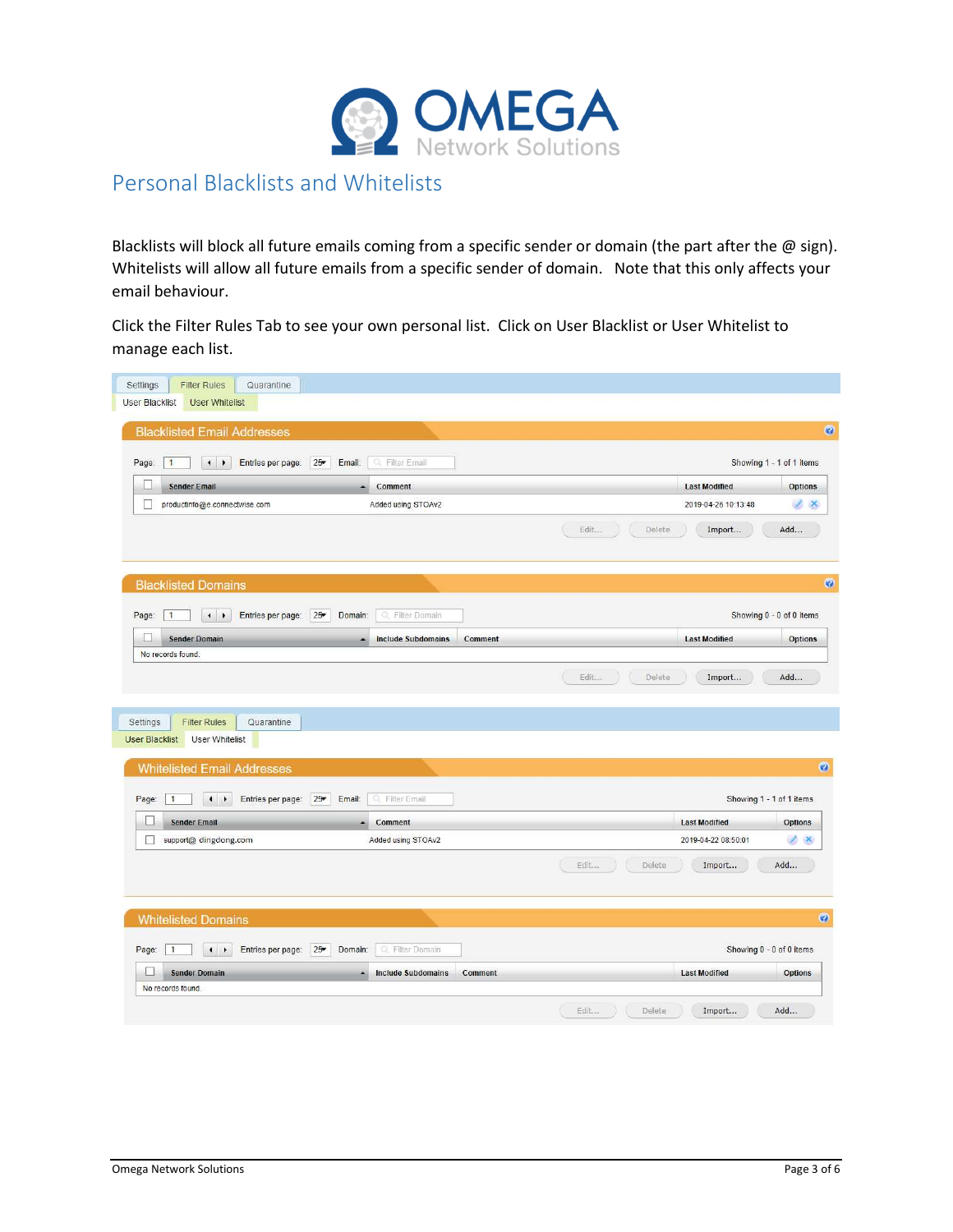

Click "Add" to add an email on the list. For example, if you want to allow all emails from @gmail.com (which is not recommended) then enter it in the Whitelisted Domains area. If you wish to remove any email or domains form the list, click the (X) on the right of the line to remove that setting. Click then Pen icon (edit) allows you to edit the address or domain.

### Changing Your Omega Shield Service Password

Click the Settings tab and Change Password sub-tab. Enter old and new passwords and click Change.

| ൚      |
|--------|
|        |
|        |
|        |
| Change |
|        |

## Changing Quarantine Settings

Click Settings and Quarantine Report Settings. Select language, report frequency and what to include in each report. Click Save when done.

| Quarantine<br><b>Filter Rules</b><br>Settings<br>Change Password<br>Quarantine Report Settings |                                       |      |
|------------------------------------------------------------------------------------------------|---------------------------------------|------|
| <b>Quarantine Settings</b>                                                                     |                                       | ൚    |
| Language:<br>Email me a quarantine report every:                                               | English (English)<br>▼<br>Day<br>▼    |      |
| Include the following items in the report:                                                     | New items since last report only<br>▼ | Save |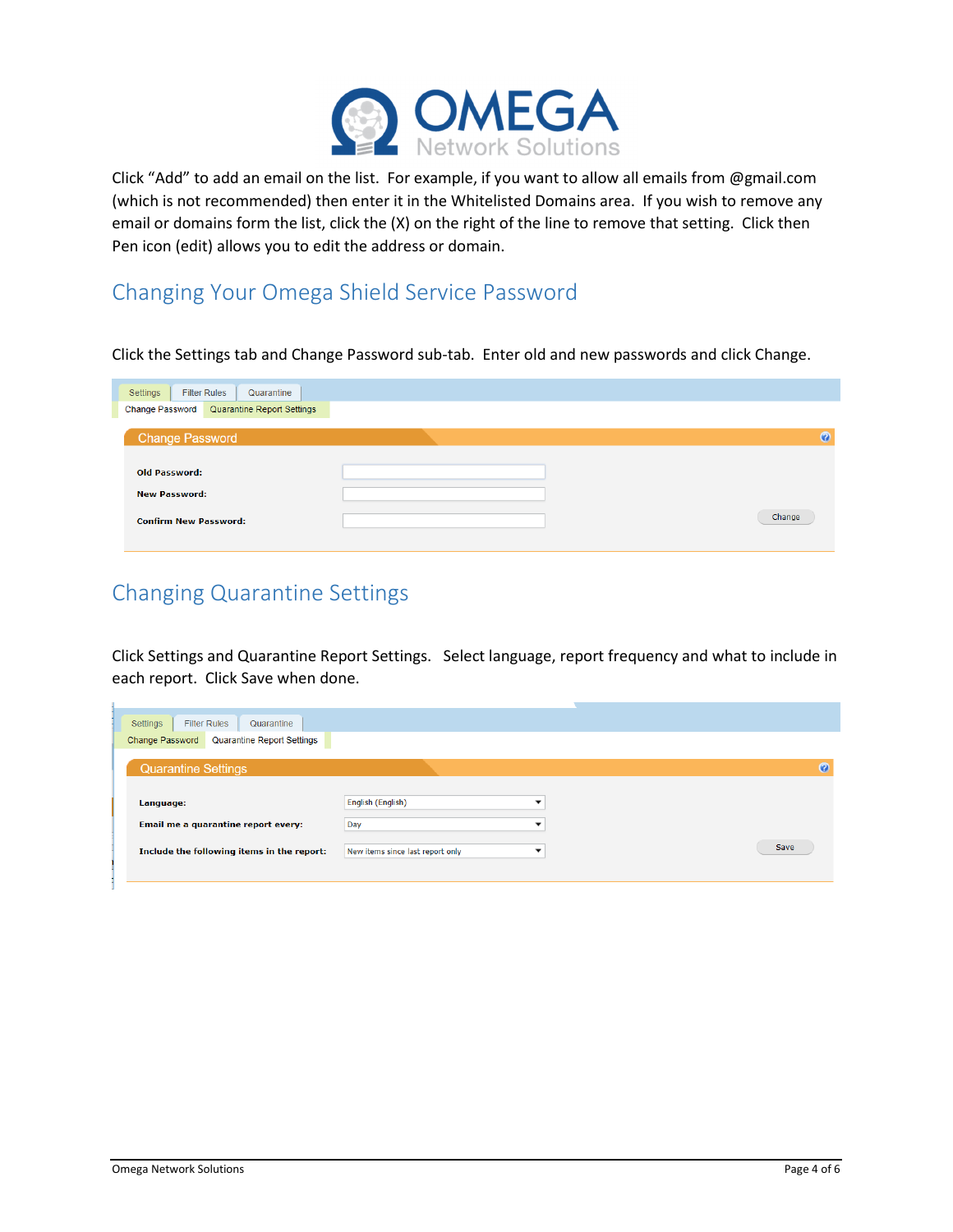

#### Microsoft Outlook Add-In

There is an optional Microsoft Outlook Add-In module that provides some direct spam functionality in the Microsoft Outlook application. In order to use this plugin, the computer must have the minimum requirements. Net Framework 3.5 SP1 or higher, Outlook 2007 or higher, Windows XP or higher.

You can install the **OmegaShieldForOutlook.msi** plug-in by downloading it from the website listed below (please note that you may require administrator access to your computer in order to install software).

https://drive.omegacloud.ca:510/shares/file/abec519d34d26b /

After installing the Omega Shield Add-In, it should prompt you to configure it. If it doesn't, or you skip the configuration, you can get to it by going to the Add-ins tab in Outlook:

- 1. Click Options to setup your account.
- 2. Enter the URL as omegashield.omegacloud.ca
- 3. Enter the Port Number as 443 and HTTP Timeout 10
- 4. Enter your email address and Password that was sent or set by you the step above.
- 5. Click SAVE
- 6. Optionally, you can tell Omega Shield to send email marked as Spam to your Junk Folder in Outlook, although we would not recommend this option of you do not already use your Junk Folder.
- 7. Check show success and report notifications should be checked.
- 8. Click Exit

| <b>A STOA Options</b>                                                                                            | $\times$ |
|------------------------------------------------------------------------------------------------------------------|----------|
| SPAM TITAN<br><b>OUTLOOK ADDIN V3.1.1</b>                                                                        |          |
| My SpamTitan<br>URL or IP address<br>omegashield.omegacloud.ca                                                   |          |
| Port Number<br><b>HTTP Timeout</b><br>443<br>10                                                                  |          |
| <b>User Authentication</b><br>User Name<br>youremail@domain.com                                                  |          |
| Password                                                                                                         |          |
| <br>Save                                                                                                         |          |
| <b>Other Settings</b><br>Send mail marked as spam to Junk E-mail folder<br>Show success and report notifications |          |
| <b>Fxit</b><br>www.spamtitan.com                                                                                 |          |